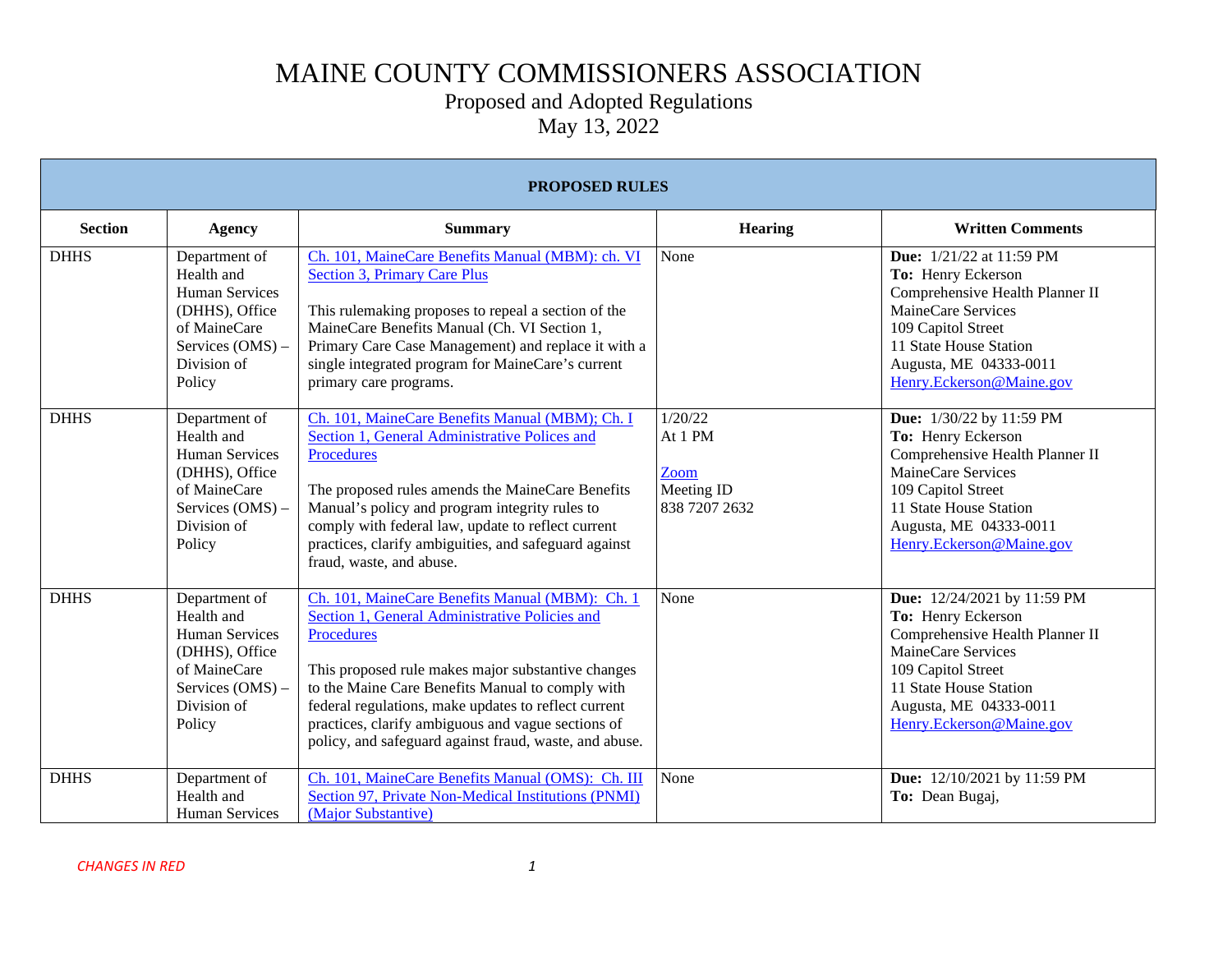# Proposed and Adopted Regulations

|                                                                                                      | (DHHS), Office<br>of MaineCare<br>Services (OMS) -<br>Division of<br>Policy                                                         | This rule proposes major substantive changes to 10-<br>144 CMR ch. 101, MaineCare Benefits Manual, ch.<br>III section 97, "Private Non-Medical Institution<br>Services", including Ch. III (the "Main Rule") and<br>Appendices B ("Substance Abuse Treatment<br>Facilities") and D ("Child Care Facilities").                                                                                                                                                                            |                                                                                       | Children's and Behavioral Health<br>Manager<br>Division of Policy - DHHS-OMS<br>109 Capitol Street<br>11 State House Station<br>Augusta, ME 04333-0011<br>Dean.Bugaj@Maine.gov                                       |
|------------------------------------------------------------------------------------------------------|-------------------------------------------------------------------------------------------------------------------------------------|------------------------------------------------------------------------------------------------------------------------------------------------------------------------------------------------------------------------------------------------------------------------------------------------------------------------------------------------------------------------------------------------------------------------------------------------------------------------------------------|---------------------------------------------------------------------------------------|----------------------------------------------------------------------------------------------------------------------------------------------------------------------------------------------------------------------|
| <b>DHHS</b><br>(Public Hearing<br>Scheduled and<br><b>Comments Due</b><br>Date Changed to<br>10/8/21 | Department of<br>Health and<br><b>Human Services</b><br>(DHHS), Office<br>of MaineCare<br>Services (OMS) -<br>Division of<br>Policy | Ch. 101, Maine Care Benefits Manual (MBM): Ch. I<br>Section 6 (New), Global HCBS Waiver Person-<br><b>Centered Planning and Settings Rule</b><br>This new rule proposes to implement the federal<br>requirements for Maine's Section 1915(c) home and<br>community-based waiver programs as set forth in 42<br>CFR §441.301(c) and implements additional<br>requirements or changes to HCBS waiver programs.                                                                             | 9/28/2021<br>At 11 AM<br>Zoom<br>Meeting ID: 896 7535 8898                            | Due: 10/8/21 by 11:59 PM<br>To: Heather Bingelis<br>Comprehensive Health Planner II<br>MaineCare Services<br>109 Capitol Street<br>11 State House Station<br>Augusta, ME 04333-0011<br>Heather.Bingelis@Maine.gov    |
| <b>DHHS</b>                                                                                          | Department of<br>Health and<br><b>Human Services</b><br>(DHHS), Office<br>of MaineCare<br>Services (OMS) -<br>Division of<br>Policy | Ch. 101, MaineCare Benefits Manual (MBM): Ch. II<br>Section 97, Private Non-Medical Institution Services<br>This rules proposes changes to 10-144 CMR ch.<br>101, MaineCare Benefits Manual, ch. II section 97,<br>"Private Non-Medical Institution Services" to align<br>requirements with the Family First Prevention<br>Services Act (FFPSA), which establishes standards for<br>children in residential treatment programs in order to<br>improve quality and oversight of services. | None<br>(30- Day Comment Period; Date<br>filed with Sec. of State's Office:<br>8/3/21 | <b>Due:</b> 9/10/21 at 11:59 PM<br>To: Melanie Miller<br>Comprehensive Health Planner II<br>MaineCare Services<br>109 Capitol Street<br>11 State House Station<br>Augusta, ME 04333-0011<br>Melanie.Miller@Maine.gov |
| <b>DHHS</b>                                                                                          | Department of<br>Health and<br><b>Human Services</b><br>(DHHS), Office<br>of Child and<br><b>Family Services</b><br>(OCFS)          | Ch. 202, Child Protective Central Case Record<br><b>Research Fee</b><br>These rules set forth a reduced fee charged by the<br>Department of Health and Human Services to conduct<br>child protective background checks as part of the<br>Departments implementation of a new electronic<br>portal (InforME) for requests for such checks.                                                                                                                                                | None                                                                                  | Due: 9/18/2020<br>To: Debra White<br>DHHS-OCFS<br>Hearings and Appeals Unit<br>11 State House Station<br>2 Anthony Avenue<br>Augusta, ME 04330<br>Debra. White @ Maine.gov                                           |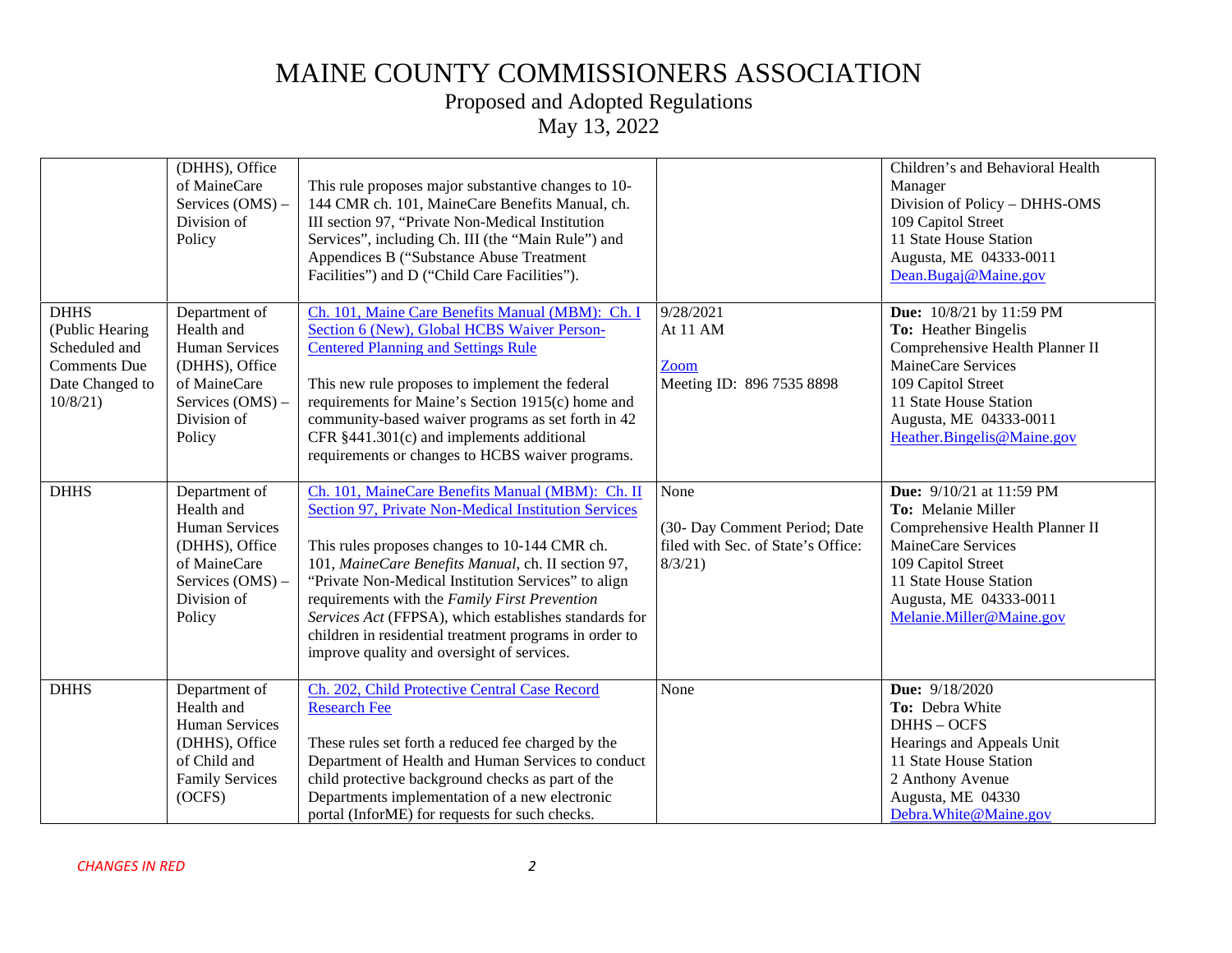### Proposed and Adopted Regulations

| <b>DHHS</b> | Department of<br>Health and<br><b>Human Services</b><br>(DHHS), Office<br>for Family<br>Independence<br>(OFI), Division<br>of Support<br>Enforcement and<br>Recovery<br>(DSER) | <b>Chapter 351, Maine Child Support Enforcement</b><br>Manual: Ch. 4 Fees (page 23)<br>The proposed rule conforms the service fee for child<br>support services to state and federal law, by<br>increasing the fee from \$25 to \$35 annually for<br>individuals receiving at least \$550 in support during<br>the federal fiscal year.                                                                                                                        | None                                                                                            | Due: 7/8/2020<br>To: Gregory J. Garneau<br><b>Staff Attorney</b><br>Department of Health of Human<br>Services<br>Office of Division of Support<br><b>Enforcement and Recovery</b><br>109 Capitol Street<br>11 State House Station<br>Augusta, ME 04330-6841<br>Gregory.J.Garneau@Maine.gov                                      |
|-------------|--------------------------------------------------------------------------------------------------------------------------------------------------------------------------------|----------------------------------------------------------------------------------------------------------------------------------------------------------------------------------------------------------------------------------------------------------------------------------------------------------------------------------------------------------------------------------------------------------------------------------------------------------------|-------------------------------------------------------------------------------------------------|---------------------------------------------------------------------------------------------------------------------------------------------------------------------------------------------------------------------------------------------------------------------------------------------------------------------------------|
| <b>DHHS</b> | Department of<br>Health and<br>Human<br>Services<br>(DHHS),<br>Office for<br>Family<br>Independence<br>(OFI)                                                                   | Ch. 331, Public Assistance manual (TANF):<br>Introduction and General Definitions; Ch. 1,<br>Eligibility Process; Ch. V, Post TANF Benefits; Ch.<br>IX, Alternative Aid Assistance Program; and<br><b>Appendices</b><br>This proposed rule is promulgated to comply with<br>Maine statute 22 MRS $\S 3769-C(1)(D)$ , which requires<br>the Department to increase the Temporary Assistance<br>for Needy Families (TANF) maximum benefit on an<br>annual basis. | 8/11/2021<br>At 1 PM<br><b>Virtual</b><br>Or by Phone:<br>207-209-4724<br>Conf. Id # 272209344# | <b>Due:</b> 8/23/2021 at 5 PM<br>Written comments may be submitted via<br>the link<br>To: Alexandria Lauritzen<br><b>TANF Program Manager</b><br>Dept. of Health & Human Services<br>Office for Family Independence<br>109 Capitol Street<br>11 State House Station<br>Augusta, ME 04333-0011<br>Alexandria.Lauritzen@Maine.gov |
| <b>DHHS</b> | Department of<br>Health &<br>Human<br>Services<br>(DHHS), Office<br>of Child Care<br>Facility<br>Services<br>(OCFS)                                                            | Ch. 32 (Repeal and replace: new title), child Care<br>Facility Licensing Rule - Child Care Centers,<br>Nursery Schools, Small Child Care Facilities, Other<br>Programs; Ch. 36 (Repeal), Rules for the Licensing<br>of Nursery Schools<br>This proposed rule repeals and replaces ch. 32, Rules<br>for the Licensing of Child Care Facilities, and ch. 36,<br>Rules for the Licensing of Nursery Schools.                                                      | 7/20/21 at 1 PM via Zoom                                                                        | <b>Due:</b> 7/30/21<br>To: Janet Whitten, DHHS - OCFS<br>2 Anthony Avenue<br>11 State House Station<br>Augusta, ME 04333-0011<br>LicensingRules.OCFS@Maine.gov                                                                                                                                                                  |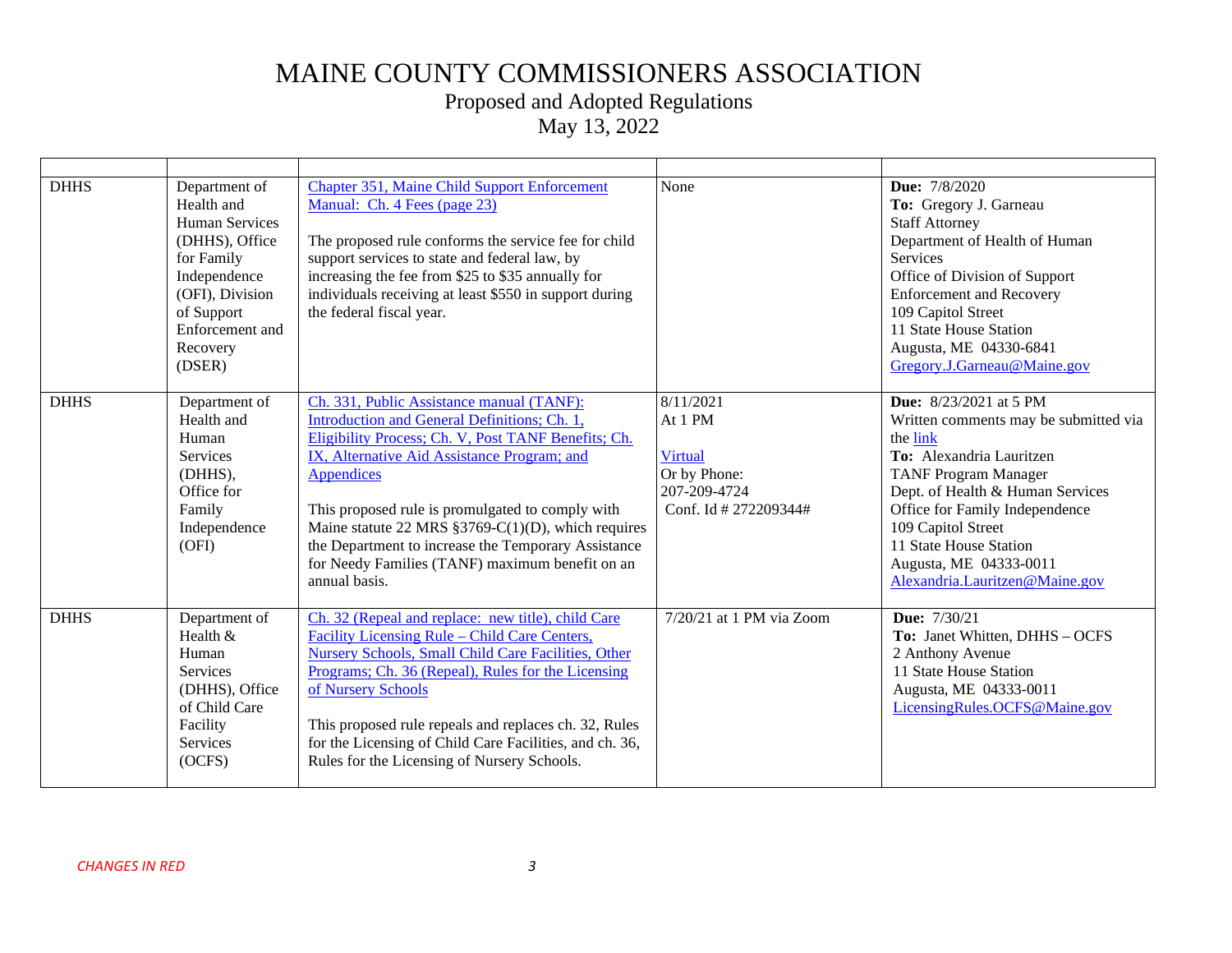### Proposed and Adopted Regulations

| <b>DHHS</b> | Department of<br>Health and<br>Human<br><b>Services</b><br>(DHHS), Maine<br>Center for<br>Disease Control<br>and Prevention<br>(Maine CDC) | Ch. 297, Dental Care Access Credit Program Rule<br>This proposed rule updates and clarifies requirements<br>for the Dental Access Credit Program Rule.                                                                                              | 30-Day Comment period, no<br>hearing scheduled. | <b>Due:</b> 6/18/2021<br>To: Andrew Hardy<br>11 State House Station<br>286 Water Street<br>Augusta, ME 04333<br>Andrew.Hardy@Maine.gov                                                                                                                                                                      |
|-------------|--------------------------------------------------------------------------------------------------------------------------------------------|-----------------------------------------------------------------------------------------------------------------------------------------------------------------------------------------------------------------------------------------------------|-------------------------------------------------|-------------------------------------------------------------------------------------------------------------------------------------------------------------------------------------------------------------------------------------------------------------------------------------------------------------|
| <b>DHHS</b> | Department of<br>Health and<br>Human<br><b>Services</b><br>(DHHS), Office<br>for Family<br>Independence<br>(OFI)                           | Ch. 607, ASPIRE-TANF Program Manual:<br><b>ASPIRE Rule 28P, TANF Earnings Disregard</b><br><b>Extension</b><br>This rule changes the ASPIRE Program rules to align<br>with changes to the Maine Public Assistance Manual.                           | None                                            | <b>Due:</b> $4/26/21$ @ 5 PM. Comments<br>summited here.<br>To: Dawn Q. Croteau<br><b>ASPIRE Program Manager</b><br>Department of Health and Human<br><b>Services</b><br>Office for Family Independence<br>109 Capitol Street<br>11 State House Station<br>Augusta, ME 04330-6841<br>Dawn.Croteau@Maine.gov |
| <b>DHHS</b> | Department of<br>Health and<br><b>Human Services</b><br>(DHHS), Office<br>of MaineCare<br>Services $(OMS)$ –<br>Division of<br>Policy      | Ch. 101, MaineCare Benefits Manual (MBM): Ch. II<br><b>Section 101, Medical Imaging Services</b><br>This proposed rule adds a section to Ch.101<br>MaineCare Benefits Manual to cover the screening of<br>lung cancer to provide earlier detection. | None                                            | Due: 3/5/2021 by 11:59 PM<br>To: Cari Philbrick<br>Comprehensive Health Planner II<br>MaineCare Services<br>109 Capitol Street<br>11 State House Station<br>Augusta, ME 04333-0011<br>Cari.Philbrick@Maine.gov                                                                                              |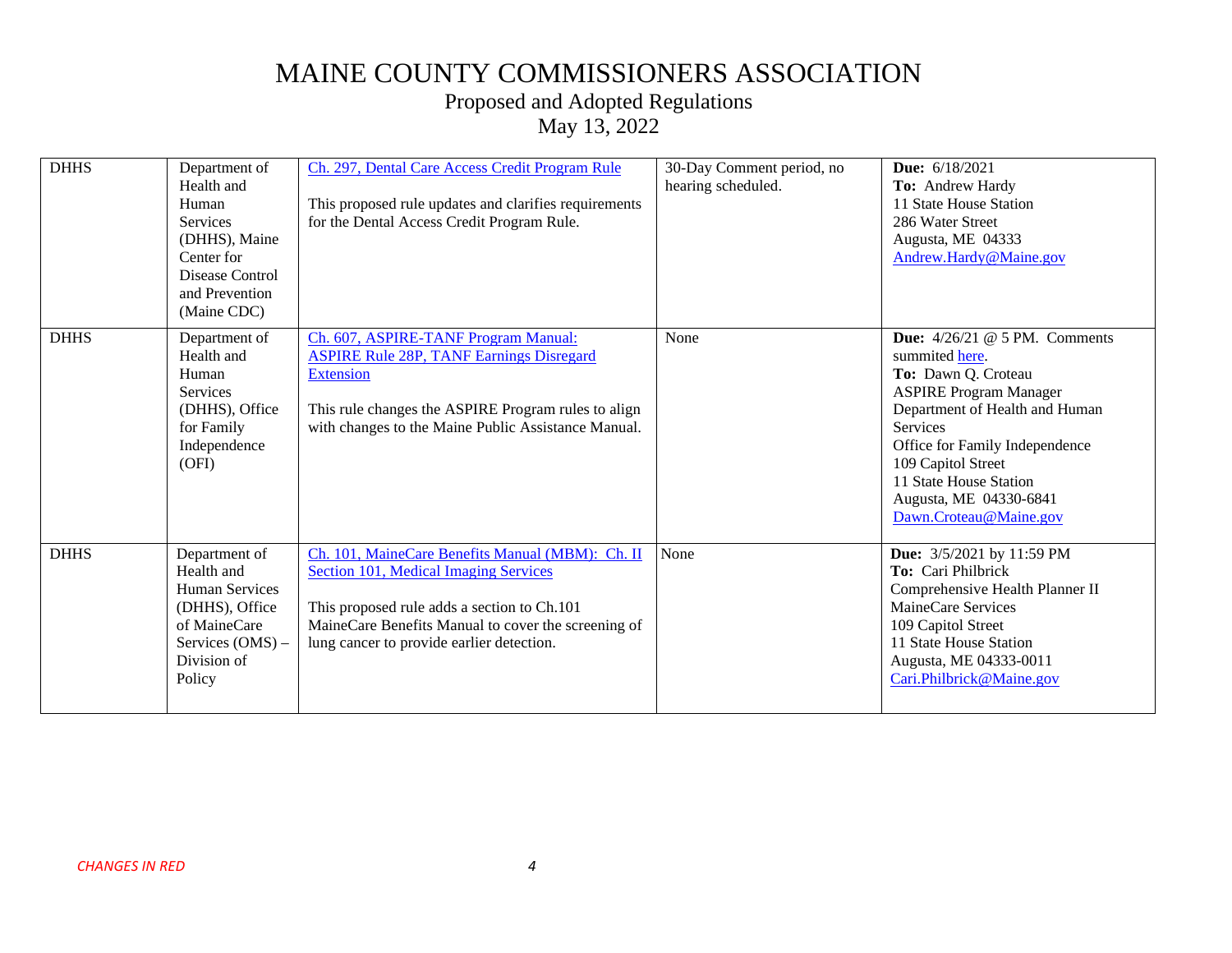### Proposed and Adopted Regulations

| <b>DHHS</b>  | Department of<br>Health and<br><b>Human Services</b><br>(DHHS), Office<br>of MaineCare<br>Services (OMS) -<br>Division of<br>Policy | Ch. 101, MaineCare Benefits Manual (MBM): Ch. II<br>Section 101, Medical Imaging Services<br>This proposed rule adds a section to Ch.101<br>MaineCare Benefits Manual to cover the screening of<br>lung cancer to provide earlier detection.                                                                                                                                       | None                                                    | Due: 3/5/2021 by 11:59 PM<br>To: Cari Philbrick<br>Comprehensive Health Planner II<br>MaineCare Services<br>109 Capitol Street<br>11 State House Station<br>Augusta, ME 04333-0011                                                                           |
|--------------|-------------------------------------------------------------------------------------------------------------------------------------|------------------------------------------------------------------------------------------------------------------------------------------------------------------------------------------------------------------------------------------------------------------------------------------------------------------------------------------------------------------------------------|---------------------------------------------------------|--------------------------------------------------------------------------------------------------------------------------------------------------------------------------------------------------------------------------------------------------------------|
| <b>DHHS</b>  | Department of<br>Health and<br><b>Human Services</b><br>(DHHS), Office<br>for Family<br>Independence<br>(OFI)                       | Ch. 332, MaineCare Eligibility Manual: MaineCare<br>Rule #298P (COVID-19 testing for Uninsured<br>Individuals), Part 9, Limited Benefit Groups<br>This rule proposes that the MaineCare Eligibility<br>Manual adopt the eligibility criteria established by<br>The Families First Coronavirus Response Act to<br>reduce barriers to COVID-19 testing, diagnosis, and<br>treatment. | None                                                    | <b>Due:</b> 8/9/2020<br>To: Esther Bullard<br>MaineCare Program Manager<br>Department of Health of Human<br>Services<br>Office for Family Independence<br>109 Capitol Street<br>11 State House Station<br>Augusta, ME 04330-6841<br>Esther.Bullard@Maine.gov |
| <b>MCILS</b> | Maine<br>Commission on<br><b>Indigent</b> Legal<br><b>Services</b><br>(MCILS)                                                       | Ch. 302, Procedures Regarding Funds for Experts and<br>Investigators<br>This proposed rule clarifies the procedure and<br>processes for which funds for investigative or expert<br>services may be requested and granted.                                                                                                                                                          | 3/18/2021 at 1 PM<br><b>Zoom Details will be posted</b> | Due: 3/28/2021<br>To: Eleanor Maciag, Esq.<br>Rulemaking Liaison<br>154 State House Station<br>32 Blossom Lane<br>Augusta, ME 04330<br>Eleanor.Maciag@Maine.gov                                                                                              |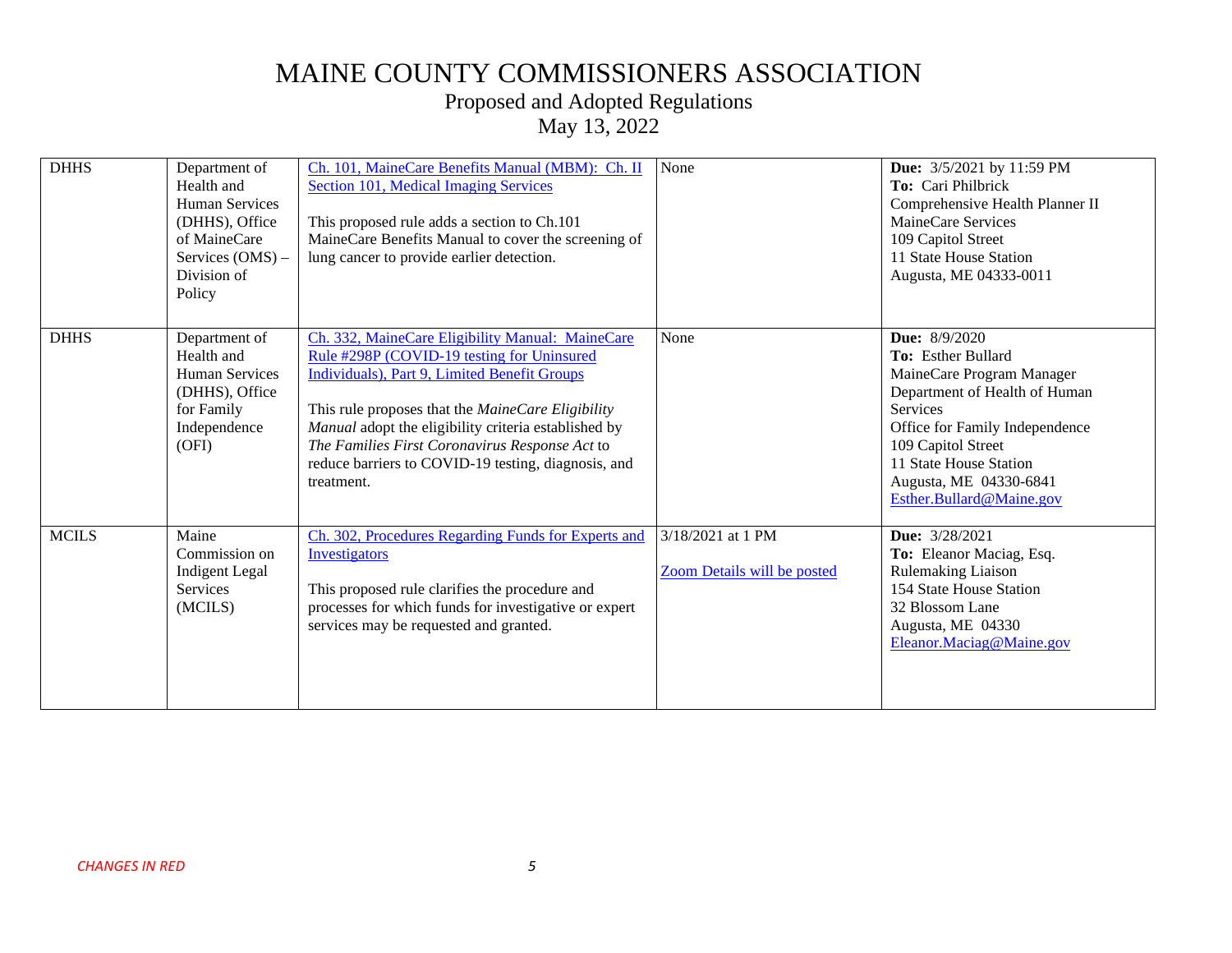### Proposed and Adopted Regulations

| <b>MCILS</b> | Maine<br>Commission on<br><b>Indigent</b> Legal<br>Services<br>(MCILS) | Ch. 2, Standards for Qualifications of Assigned<br>Counsel<br>This rule amends the attorney eligibility standards of<br>the Maine Commission for Indigent Legal Services<br>(MCILS) by increasing the continuing legal education                                                                                | 12/21/2020 at 1 PM<br>Contact www.maine.gov/mcils<br>the day before for zoom<br>information                                 | <b>Due:</b> 12/31/2020<br>To: Eleanor Maciag, Esq.<br>Maine Commission on Indigent Legal<br><b>Services</b><br>154 State House Station<br>32 Blossom Lane                                           |
|--------------|------------------------------------------------------------------------|-----------------------------------------------------------------------------------------------------------------------------------------------------------------------------------------------------------------------------------------------------------------------------------------------------------------|-----------------------------------------------------------------------------------------------------------------------------|-----------------------------------------------------------------------------------------------------------------------------------------------------------------------------------------------------|
|              |                                                                        | requirement, strengthening the reporting requirements<br>for attorney misconduct, and authorizing the removal<br>or suspension of attorneys from MCILS roster for<br>criminal conduct.                                                                                                                          |                                                                                                                             | Augusta, ME 04330<br>Eleanor. Maciag@Maine.gov                                                                                                                                                      |
| <b>MCILS</b> | Maine<br>Commission on<br><b>Indigent Legal</b><br>Services<br>(MCILS) | Ch. 3, Eligibility Requirements for Specialized Case<br><b>Types</b><br>The rule amends the attorney eligibility standards of<br>the Maine Commission for Indigent Legal Services<br>(MCILS) for attorneys on the MCILS roster that may<br>be assigned to specialized case types.                               | 12/21/2020 at 1 PM<br>Contact www.maine.gov/mcils<br>the day before for zoom<br>information                                 | <b>Due:</b> 12/31/2020<br>To: Eleanor Maciag, Esq.<br>Maine Commission on Indigent Legal<br>Services<br>154 State House Station<br>32 Blossom Lane<br>Augusta, ME 04330<br>Eleanor.Maciag@Maine.gov |
| $MDOC$       | Maine<br>Department of<br>Corrections<br>(MDOC)                        | Ch. 10, Subsection 20.2, Drug and Alcohol Testing<br>The proposed rule repeals and replaces the adult<br>prisoner drug and alcohol testing rule to add<br>definitions, expand the reasons and bases of<br>reasonable suspicion for testing, and to describe the<br>potential consequences for testing positive. | 1/6/2020 At 2 PM<br>ME Dept. Of Corrections Board<br>Room,<br>Tyson Building $(3rd Floor)$<br>25 Tyson Drive<br>Augusta, ME | Due: 1/16/2020<br>To: Mary Lucia<br>Department of Correction<br>111 State House Station<br>Augusta, ME 04330<br>Mary.A.Lucia@Maine.gov                                                              |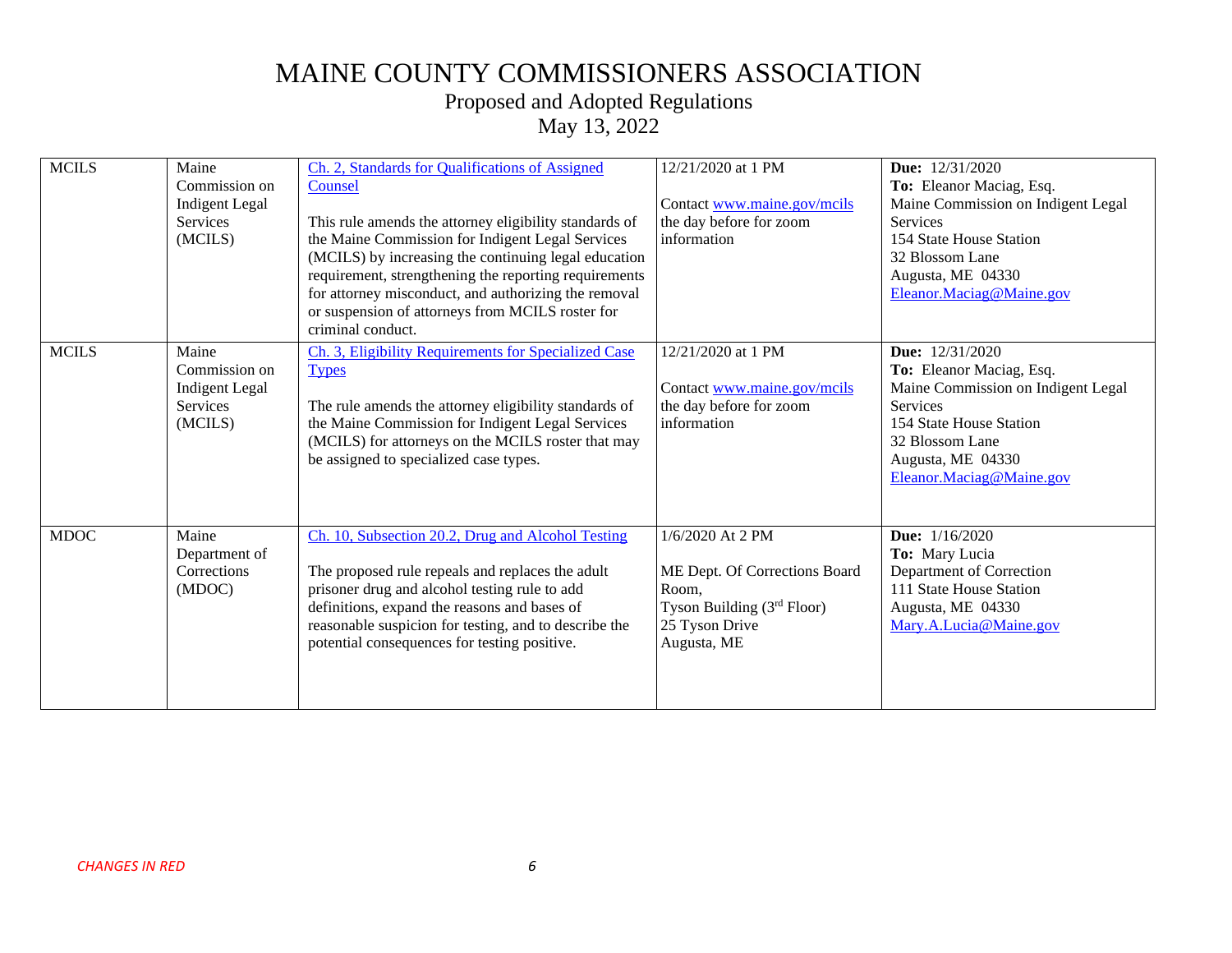### Proposed and Adopted Regulations

| <b>MDOC</b>    | Maine<br>Department of<br>Corrections<br>(MDOC) | Ch. 11, Policy and Procedure Manual - Adult and<br>Juvenile: Subsection 2.12, Prisoner and Resident<br><b>Accounts</b><br>This proposed rule will repeal and replace the<br>procedures governing savings accounts held by<br>inmates and juvenile adjudicated youth, to change the<br>process for disbursals from savings accounts and to<br>allow for individuals to opt out of the savings plan                                                                                                                                                           | 12/3/19 At 2 PM<br>Maine Dept. of Corrections<br><b>Board Room</b><br>Tyson Building $(3rd Floor)$<br>25 Tyson Drive<br>Augusta, ME | <b>Due:</b> 12/13/19<br>To: Mary Lucia<br>Department of Corrections<br>111 Sate House Station<br>Augusta, ME 04333<br>Mary.A.Lucia@Maine.gov           |
|----------------|-------------------------------------------------|-------------------------------------------------------------------------------------------------------------------------------------------------------------------------------------------------------------------------------------------------------------------------------------------------------------------------------------------------------------------------------------------------------------------------------------------------------------------------------------------------------------------------------------------------------------|-------------------------------------------------------------------------------------------------------------------------------------|--------------------------------------------------------------------------------------------------------------------------------------------------------|
| <b>MDOC</b>    | Maine<br>Department of<br>Corrections<br>(MDOC) | requirement.<br>Ch. 1, Detention and Correctional Standard for<br><b>Counties and Municipalities</b><br>The proposed Department of Corrections' rule makes<br>permanent and expands the emergency amendment<br>governing plans to prevent and control outbreaks of<br>coronavirus and other infectious and communicable<br>diseases among inmates; ensures consistency with<br>recently enacted law governing visits to jail inmates;<br>and adds provisions governing pregnancy services,<br>medication-assisted treatment, naloxone, and use of<br>force. | 12/7/2020 at 1 PM<br><b>Virtual Meeting</b>                                                                                         | <b>Due:</b> 12/18/2020 at 5 PM<br>To: Mary Lucia<br>Department of Correction<br>111 State House Station<br>Augusta, ME 04333<br>Mary.A.Lucia@Maine.gov |
|                |                                                 | <b>ADOPTED RULES</b>                                                                                                                                                                                                                                                                                                                                                                                                                                                                                                                                        |                                                                                                                                     |                                                                                                                                                        |
| <b>Section</b> | <b>Agency</b>                                   | <b>Summary</b>                                                                                                                                                                                                                                                                                                                                                                                                                                                                                                                                              | <b>Adoption Date</b>                                                                                                                |                                                                                                                                                        |
| <b>DHHS</b>    | Maine Health<br>Data<br>Organization<br>(MHDO)  | Ch. 120, Release of Data to the Public<br>This proposed rule updates definitions and several<br>data elements available for release to authorized data<br>recipients based on how our data user's needs have<br>changed; and due to new and existing laws that allow<br>for the collection of certain data elements as well as                                                                                                                                                                                                                              | Adopted<br>Effective:<br>5/28/22                                                                                                    |                                                                                                                                                        |